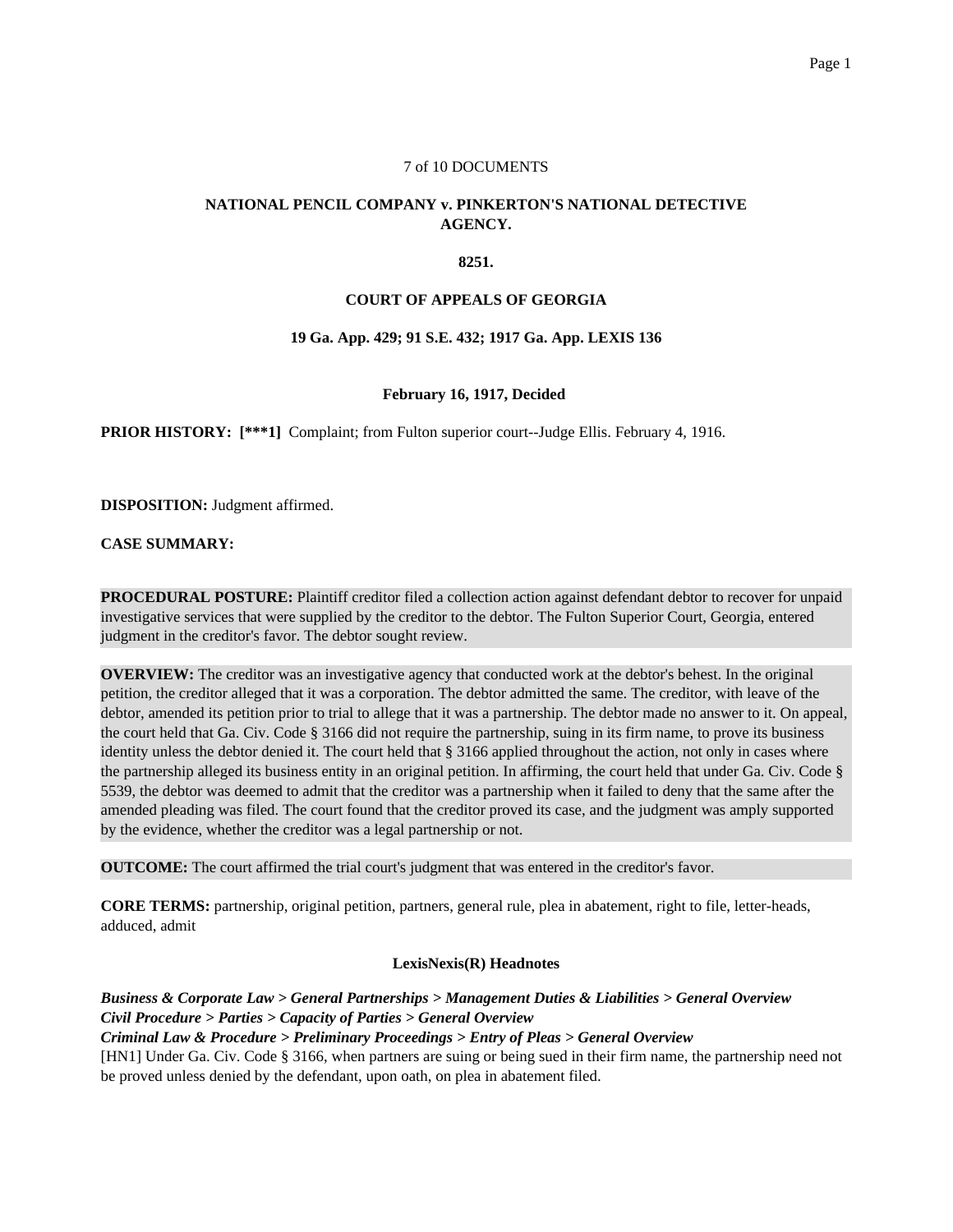*Civil Procedure > Pleading & Practice > Defenses, Demurrers & Objections > Defects of Form Civil Procedure > Pleading & Practice > Pleadings > Time Limitations > General Overview* [HN2] A plea in abatement must be filed at the first term.

# *Civil Procedure > Pleading & Practice > Defenses, Demurrers & Objections > Defects of Form*

*Civil Procedure > Pleading & Practice > Pleadings > Time Limitations > General Overview* [HN3] An answer denying the existence of a partnership is a plea in bar, and, although sworn to, is not a dilatory plea, which is required to be filed at the first term.

### *Civil Procedure > Pleading & Practice > Defenses, Demurrers & Objections > Denials Civil Procedure > Pleading & Practice > Pleadings > Answers*

[HN4] The provisions of Ga. Civ. Code § 5539, requiring a defendant to admit, deny, or explain why he does not admit or deny each paragraph, under penalty of having the allegations in the petition treated as prima facie true, relate to the answer to the original petition only, and not to the answer to an amendment to the petition, and that the failure of a defendant to answer an amendment does not authorize the court or the jury to treat the allegations in the amendment as being admitted.

## *Business & Corporate Law > General Partnerships > Management Duties & Liabilities > Causes of Action > General Overview*

#### *Civil Procedure > Pleading & Practice > Defenses, Demurrers & Objections > Waiver & Preservation Civil Procedure > Pleading & Practice > Pleadings > Amended Pleadings > General Overview*

[HN5] The provisions of Ga. Civ. Code §§ 3166 and 5539 should be construed together. A failure to deny the plaintiff's allegation of partnership, although made in an amendment to the petition, amounts to an admission of its truth. To hold otherwise would in our judgment be contrary to the provisions of Ga. Civ. Code § 3166.

# *Business & Corporate Law > General Partnerships > Management Duties & Liabilities > General Overview Civil Procedure > Pleading & Practice > Defenses, Demurrers & Objections > Denials Civil Procedure > Pleading & Practice > Pleadings > Answers*

[HN6] The failure of a defendant to answer an amendment to a petition cannot be treated as an admission of the truth of the allegations made therein, does not apply to an amendment by plaintiff partners alleging the existence of their partnership. In other words, it is evident that such an amendment is an exception to the general rule, and that the failure of the defendant to deny the existence of the partnership amounts to an admission of the same. This ruling is in line with those of other judicatories. Matter added by way of amendment, to which the defendant makes no opposition, must be deemed to be admitted where the adverse party omits to move to amend his answer so as to deny it.

# **SYLLABUS**

Where partners sue in their firm name, the partnership need not be proved, unless denied in a verified plea. This was true where the original petition alleged that the plaintiff was a corporation, and the partnership was alleged in an amendment to the petition.

It was not error for the court to repel as evidence in this case "certain portions of the argument made by the solicitor-general of the Atlanta circuit on August 23 and 25, 1913, at the trial of **Leo M. Frank** for murder in Fulton superior court." The rejected matter was so clearly inadmissible that no discussion is necessary to show that the ground of the motion for a new trial based upon its rejection is absolutely without merit.

The court did not err in excluding the testimony of the witness Pierce, or in refusing to allow him to answer a certain question propounded to him, the excluded testimony being a conclusion of the witness, and being argumentative in its nature, and irrelevant to the issues in the case.

It was not error, in the absence of a timely written request, for the court to fail to charge that "it was **[\*\*\*2]** the duty of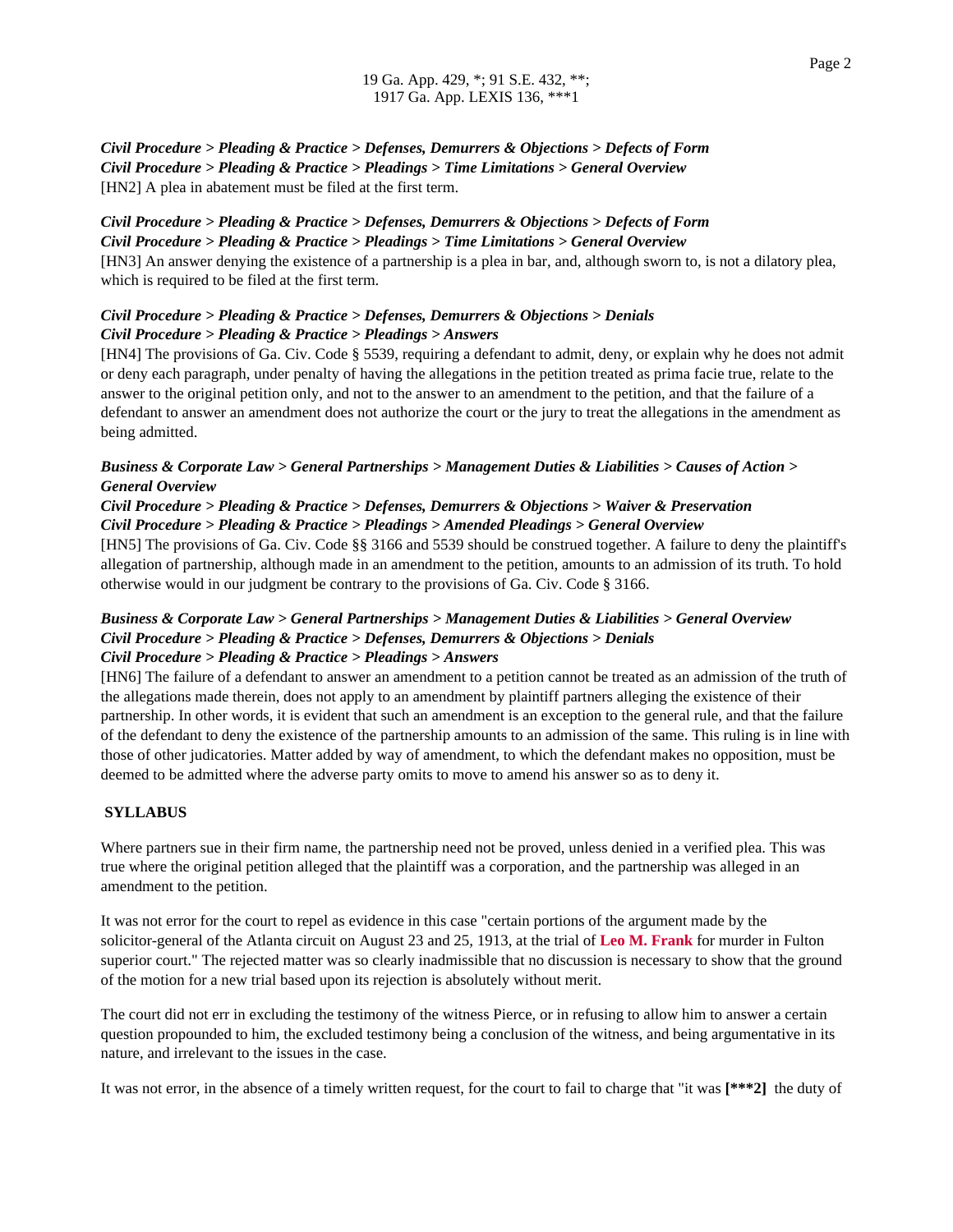the plaintiff in conducting this investigation into the murder of Mary Phagan to act honestly and in good faith, and to deal honestly and in good faith with the defendant." The court did instruct the jury as follows: "If you should find that this contract existed, and to the extent that it existed that the plaintiffs entered into this work, then the plaintiffs were bound to exercise reasonable diligence in the performance of the work." Section 3581 of the Civil Code declares that "an agent for hire is bound to exercise, about the business of his principal, that ordinary care, skill, and diligence required of a bailee for hire." The court substantially charged in the language of this statute, and under the facts of the case this was sufficient. It is of course implied in every contract that both parties thereto should "act honestly and in good faith," and it is not necessary for the court to charge such an elementary principle of law, unless particularly requested to do so.

**COUNSEL:** H. A. Alexander, for plaintiff in error.

Robert C. & Philip H. Alston, contra.

**JUDGES:** Broyles, P. J. Jenkins and Bloodworth, JJ., concur.

#### **OPINION BY:** BROYLES

#### **OPINION**

**[\*430] [\*\*433]** BROYLES, P. J. **[\*\*\*3]** The Pinkerton's National Detective Agency brought suit against the National Pencil Company to recover the value of alleged services rendered under a contract entered into between them. In the original petition the plaintiff was alleged to be a corporation, and this allegation was admitted in the defendant's answer. At the trial term the plaintiff amended its declaration and alleged that it was a partnership. This amendment was allowed by the court, with the consent of the defendant, and the latter made no answer to it. The case was tried and resulted in a verdict for the plaintiff for the full amount sued for.

Counsel for the plaintiff in error strongly insists, before this court, that the verdict is not supported by the evidence, because there was no proof introduced to sustain the allegation of partnership, made in the amendment to the plaintiff's petition. There were various letter-heads and bill-beads of the plaintiff which were put in evidence, and also attached to the original petition, upon which appear the following words: "Pinkerton's National **[\*431]** Detective Agency; William A. Pinkerton, Chicago, Allen Pinkerton, New York, principals." Under the ruling in *American* **[\*\*\*4]** *Cotton College* v. *Atlanta Newspaper Union,* 138 Ga. 147 (74 S.E. 1084), these letter-heads might possibly be considered as some evidence of the partnership. Conceding, however, that this evidence was insufficient to show the fact of partnership, we do not think that a reversal of the judgment must result. Section 3166 of the Civil Code provides that [HN1] "partners suing or being sued in their firm name, the partnership need not be proved unless denied by the defendant, upon oath, on plea in abatement filed." Counsel for the plaintiff in error contends, however, that this section of the code applies only to a case where the partnership was alleged in the original petition, and he insists that the very language of the section designating the plea of "no partnership" as a "plea in abatement" shows that it was so intended. It is true that ordinarily [HN2] a plea in abatement must be filed at the first term, but in *Long* v. *McDonald,* 39 Ga. 186, it was held that [HN3] an answer denying the existence of a partnership was a plea in bar, and, although sworn to, was not a dilatory plea, which is required to be filed at the first term. This ruling was expressly approved in *Solomon* v. *Creech,* **[\*\*\*5]** 82 Ga. 445 (9 S.E. 165). See also *Crockett* v. *Garrard,* 4 Ga. App. 360 (61 S.E. 552); *Dobbs* v. *Mixon,* 11 Ga. App. 789 (76 S.E. 166). Under these decisions it would seem that the defendant had a right to file his plea of no partnership at the trial term, especially since the fact of partnership had not been alleged by the plaintiff until that term. It is true that in *Crockett* v. *Garrard,* supra, Judge Powell criticizes the decisions in the *Long* and *Solomon* cases, doubting the applicability of the provisions of section 3166, supra, to the particular facts of those cases, but he distinctly says: "The criticism we are now about to make is not that the actual principle applied in these cases is incorrect." In our judgment, the instant case comes within the rulings of the Supreme Court in the *Long* and *Solomon* cases, supra. It follows that if the defendant had a right to file his plea of "no partnership" at the trial term, and he failed to do so, he will not be